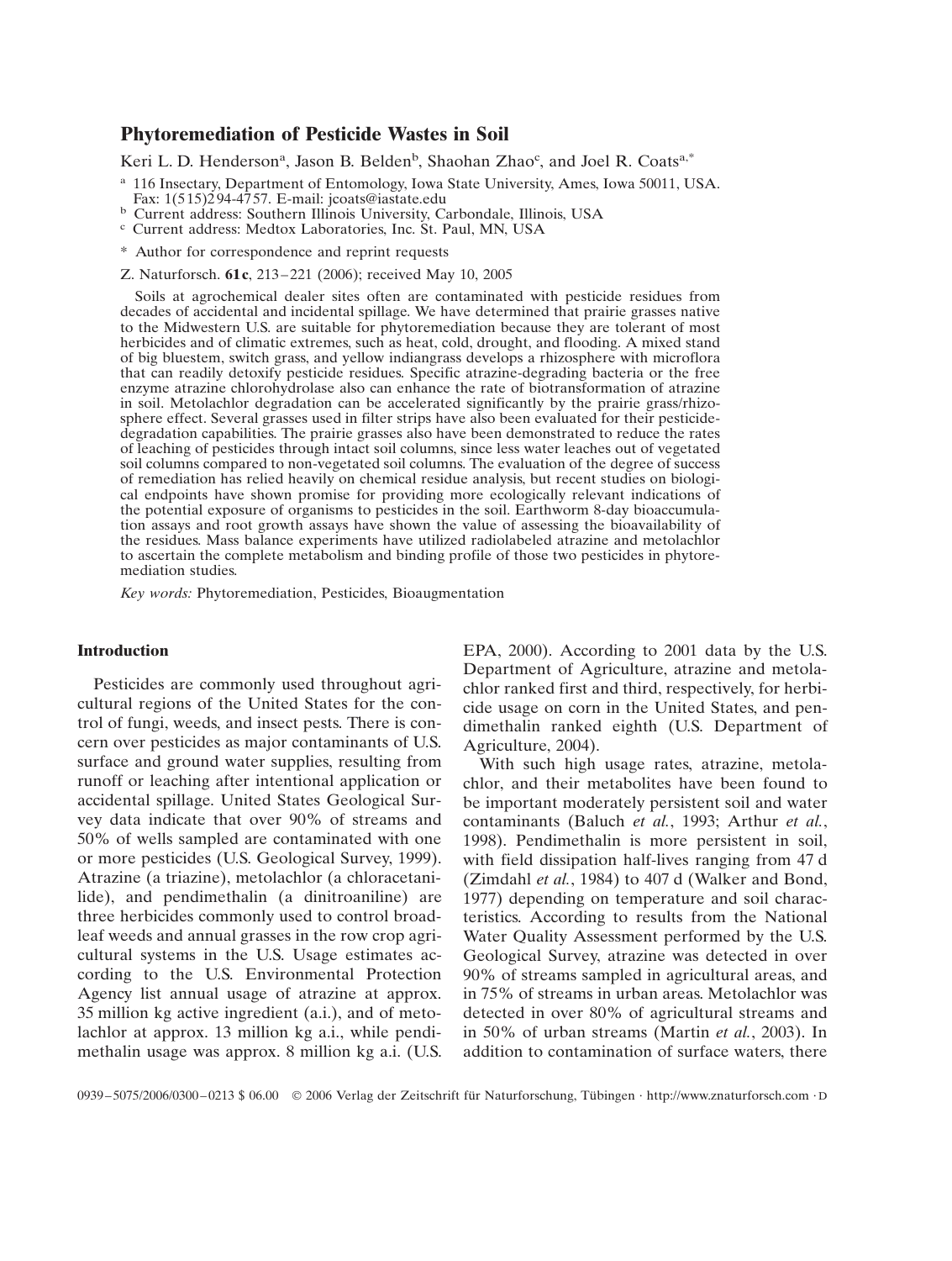is concern for these two herbicides as ground water contaminants. In agricultural areas, atrazine and an important metabolite, deethylatrazine (DEA), were detected in 42% of ground water wells sampled; metolachlor was detected in 17% of agricultural land wells. In urban settings, atrazine and DEA were detected in 32% of wells, and metolachlor was present in 9% of sampled urban wells (Kolpin and Martin, 2003). With a relatively high  $K_{\rm oc}$ , pendimethalin is generally considered to be a very limited threat to ground and surface water (U.S. Department of Agriculture, 1990).

All three herbicides have been implicated in point-source pollution at agrochemical dealership sites due to accidental spillage prior to field application. Such spillage may result in the contamination of nearby soil and water sources. Current methods of removing such contamination are costly, and often involve the transportation of contaminated soil to other locations for processing or incineration (Gannon, 1992; Arthur and Coats, 1998). Economical, on-site remediation techniques such as phytoremediation may prove more efficient for agrochemical dealerships.

There are several mechanisms by which phytoremediation can occur. Degradation of xenobiotics may occur in the rhizosphere of plants, via release of degrading enzymes from plants, or via microbial degradation. For example, Yoshitomi and Shann (2001) report increased mineralization of pyrene with the addition of corn root exudates. Microorganisms, including those residing in plant rhizospheres, have the enzymatic ability to degrade environmental contaminants. Bacteria isolated from pesticide-contaminated soils have the ability to degrade atrazine, for example (Zhao *et al.*, 2003; Mandelbaum *et al.*, 1995; Radosevich *et al.*, 1996; Struthers *et al.*, 1998). Several studies have shown the plant rhizosphere provides an ideal residence for such microbial communities and suggest the use of plants for pesticide degradation (Arthur and Coats, 1998; McGrath *et al.*, 2001). Other mechanisms of phytoremediation include uptake by the plant, either through the transpiration process or through a more active process, and subsequent sequestration and/or metabolism of the compounds by enzymes within the plant tissues. Plants are able to take up moderately hydrophobic compounds with  $K_{ow}$  of 0.5–3.0 rather easily, while more lipophilic compounds may partition into root tissue but are more difficult for the plants to transport (Briggs *et al.*, 1982). Such plant uptake may prove valuable for controlling the contaminant plume by decreasing leaching of the compound.

Because of their extensive root zone and general hardiness, prairie grasses have been used on roadsides and in vegetative filter strips, and have been suggested as a phytoremediation technique (Arthur and Coats, 1998; Anderson *et al.*, 1993; Comis, 1996). Belden *et al.* (2004, 2004a) have shown decreased mobility and bioavailability of several herbicides in prairie grassed soil columns compared to unvegetated control soil columns.

Previous work has also shown increased dissipation of atrazine and metolachlor residues in soil from an agrochemical dealership site using prairie grasses (Belden *et al.*, 2004b). Questions remain about the degradation and fate of contaminants and their metabolites within a grassed phytoremediation system. Effects of plant uptake on degradation products formed, and on the ultimate fate of such products, are relatively unknown (Mersie *et al.*, 1999; Belden *et al.*, 2004a). It is also unclear if dissipation of the pesticides is due to plant uptake or microbial degradation, or both. Studies incorporating a total mass balance of the pesticide in a phytoremediation setting would provide valuable information for furthering the advancement of phytoremediation science.

The objectives of the work presented here were 1.) to evaluate the potential of prairie grasses and/ or bacteria inoculant to remediate pesticide-contaminated soil through increased degradation and through decreased bioavailability and mobility of pesticide residues, 2.) to determine the metabolites formed in a remediation system, and 3.) to work toward an understanding of the mechanism of phytoremediation of pesticide-contaminated soils.

### **Methods**

#### *Closed system studies*

Enclosed test chambers were constructed for study of phytodegradation and mass balance (Fig. 1). Agronomic soil was fortified with a  $[$ <sup>14</sup>C $]$ / analytical grade solution of a pesticide to bring the content of herbicide to 25 mg/kg in the soil. Residues were aged (5 d for atrazine, 25 d for metolachlor and 160 d for pendimethalin) to simulate aging periods at a field site. Following the aging period, soils receiving phytoremediation treatment were planted with plugs of a mixture of threeweek-old prairie grasses: big bluestem (*Andropo-*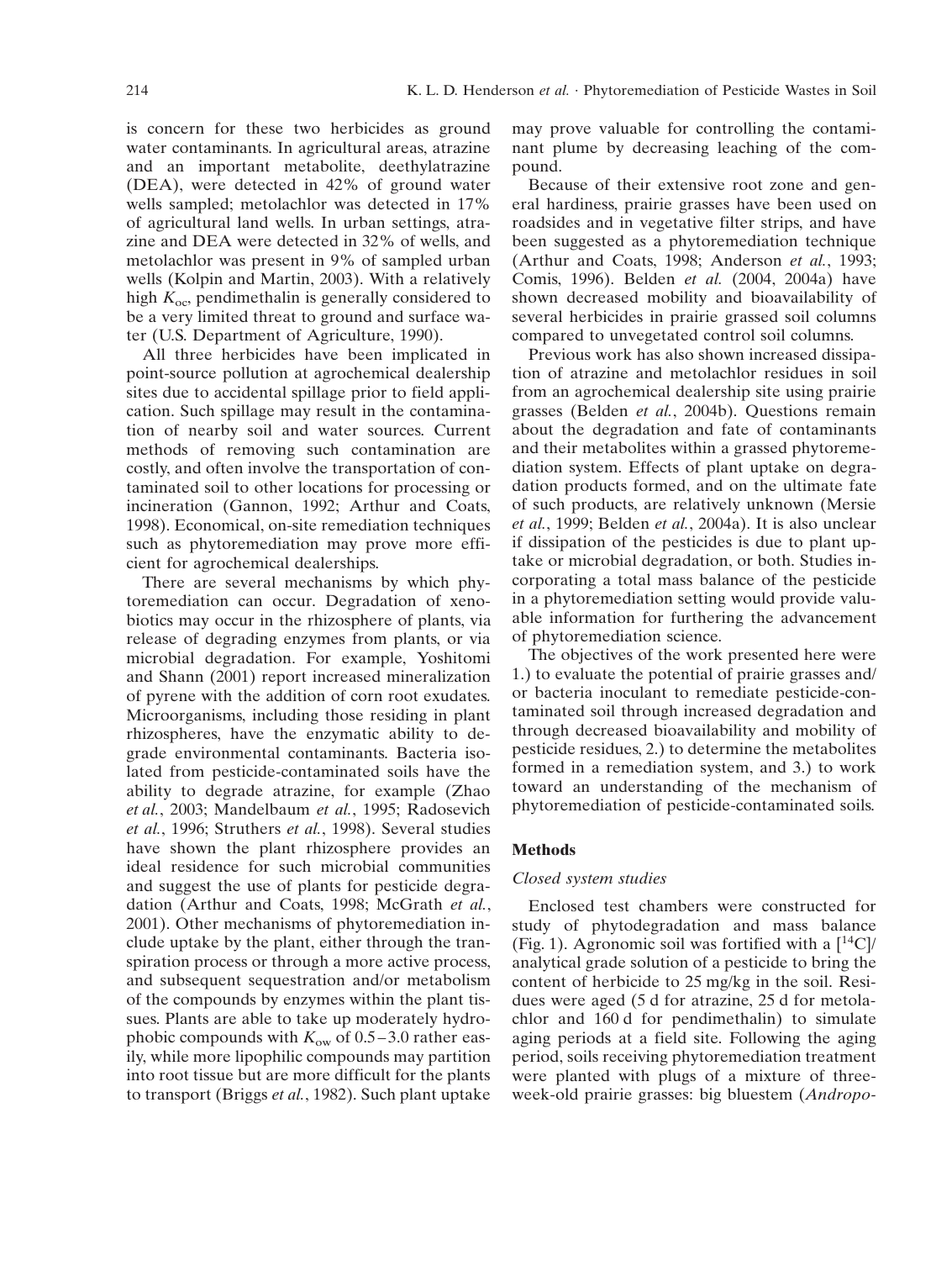

Fig. 1. Schematic of enclosed chamber system, with arrows indicating direction of air flow through tubing.

*gon gerardii* var. Pawnee), yellow indiangrass (*Sorghastrum nutans* var. Holt), and switchgrass (*Panicum vergatum* var. Pathfinder).

Forced air was pumped through each 5-liter chamber.  $[{}^{14}C]CO_2$  and volatile  $[{}^{14}C]organic$ metabolites were collected using a flow-through system consisting of two NaOH traps and one ethylene glycol trap, respectively (Fig. 1). At the end of the testing period, leaf and root material and soil were evaluated for radioactivity using a sequential extraction technique (100% methanol or ethyl acetate, 95% water:5% methanol) followed by combustion of samples to derive a mass balance of the pesticide in the entire system. Identity of parent herbicide and related metabolites was determined using HPLC to correlate retention times of analytical standards with sample extracts; fractions were collected and analyzed for radioactivity using liquid scintillation counting (Belden and Coats, 2004). Atrazine and metolachlor metabolites are depicted in Fig. 2. Pendimethalin metabolites were characterized based on mobility in a thin-layer chromatography analysis; a 9:1 hexane/acetone mobile phase was used on silica gelcoated plates  $(0.25 \mu m)$  film thickness, Whatman, Clifton, NJ, USA).

## *Soil column study*

Belden *et al.* (2004a) examined the effect of phytoremediation on dissipation, movement, and bioavailability of herbicide residues in soil columns. Naïve agronomic soil was collected and handpacked into columns, with the bottom 7 cm of the 21-cm columns left untreated; the top 14 cm of soil was fortified to 25 mg/kg each of atrazine, alachlor, metolachlor, and pendimethalin. After an aging period, a mixture of the three previously described prairie grasses was added as the phytoremediation treatment; controls received similar aliquots of soil as was added with the grass plantings. Columns were kept moist on a regular schedule in a greenhouse for 150 and 240 d (two time points). At the end of the time point, columns were flooded with a 7.5-cm "rainfall", and leachate was collected and analyzed for presence of the herbicides using GC-NPD. After a short drying period, aliquots of soil from the top, middle, and bottom sections of the soil columns were extracted for analysis of herbicide. To determine if the phytoremediation treatment was successful in remediating toxicity of fortified soil, the remaining soil in each section was used to evaluate bioavailability of the herbicides through uptake by earthworms, and inhibition of lettuce growth. Leachate aliquots remaining after solid-phase extraction were used for algal toxicity testing (Belden *et al.*, 2004a).

#### *Grass species evaluation*

To evaluate the effect of grass type on persistence and mobility of herbicides, Belden and Coats (2004) utilized a microcosm approach in which intact soil columns were collected and planted with five different grass types. Treatments consisted of no vegetation (control), brome grass, big bluestem, fescue, switchgrass, or a mixture of prairie grasses (big bluestem, yellow indiangrass, and switchgrass). Grasses were grown for 360 d, which included one senescence period. Artificial runoff water containing known concentrations of herbicide was applied weekly for a four-week period. During the first runoff event, 840 ml of water containing 1.5 mg/l atrazine and metolachlor, and 0.3 mg/l pendimethalin were added dropwise to the top of the soil columns. Week 2 consisted of 0.75 mg/l atrazine and metolachlor, and 0.15 mg/l pendimethalin, and week 3 and 4 were 840 ml of water only (no herbicide). During each rain event, infiltration rate was recorded. After columns had drained, leachate was analyzed for atrazine, metolachlor, pendimethalin, and two major atrazine metabolites; at the end of the study, soil was also extracted and analyzed. Additionally, degradation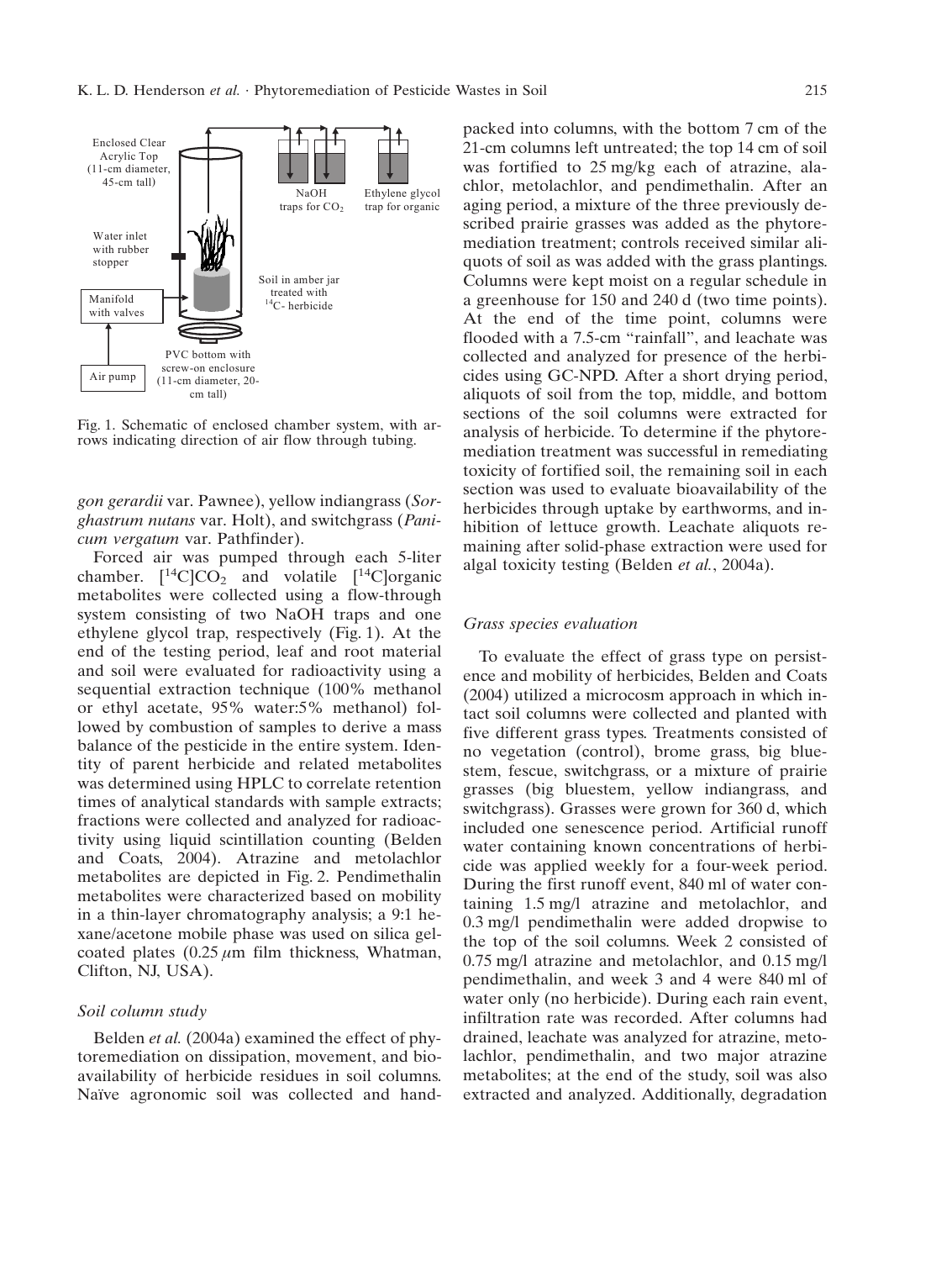potential of the soil was assessed using microbial techniques (Belden and Coats, 2004).

## *Bacteria inoculation study*

In a series of three experiments, Zhao *et al.* (2003) examined the effect of the addition of the soil bacterium *Pseudomonas* sp. strain ADP, the enzyme atrazine chlorohydrolase, and/or vegetation on the degradation of atrazine and metolachlor in soil. Soils from an agrochemical dealership with naturally aged residues of atrazine and metolachlor were collected from a site in Iowa. In the first two experiments, *Pseudomonas* sp. strain ADP and atrazine chlorohydrolase were added to the dealership soil, which was treated with fresh or 50-day-aged residues of atrazine and metolachlor (approx. 100 mg/kg atrazine and 25 mg/kg for metolachlor experiments). Contents of herbicide were measured at 1, 2, 3, 7, 14, and 28 d post-inoculation. The third experiment examined the influence of prairie grasses and inoculation in a factorial design: vegetation only, enzyme only, bacteria only, vegetation plus enzyme or bacteria, and control. Contents of remaining atrazine or metolachlor were determined at 28 d. In all three experiments, soil was extracted three times with ethyl acetate and analyzed by GC-NPD (Zhao *et al.*, 2003).

## **Results**

#### *Closed system experiments*

## Atrazine

Plant uptake of atrazine (Fig. 2) was evaluated in a 21-day test. During that time, less than 0.5% of applied radioactivity was taken up by the plant. Only 0.18% of applied  $[$ <sup>14</sup>C]residue was detected in root tissue, and 0.18% of applied was found in leaf tissue. Table I outlines the contents of atrazine parent, metabolites, and unknown components identified in the enclosed chamber system. The major metabolites in leaf tissue were didealkylatrazine (DDA) and hydroxyatrazine (HYA). Parent atrazine, deethylatrazine (DEA), and deiso-



Fig. 2. Chemical structures for atrazine, metolachlor, and selected metabolites.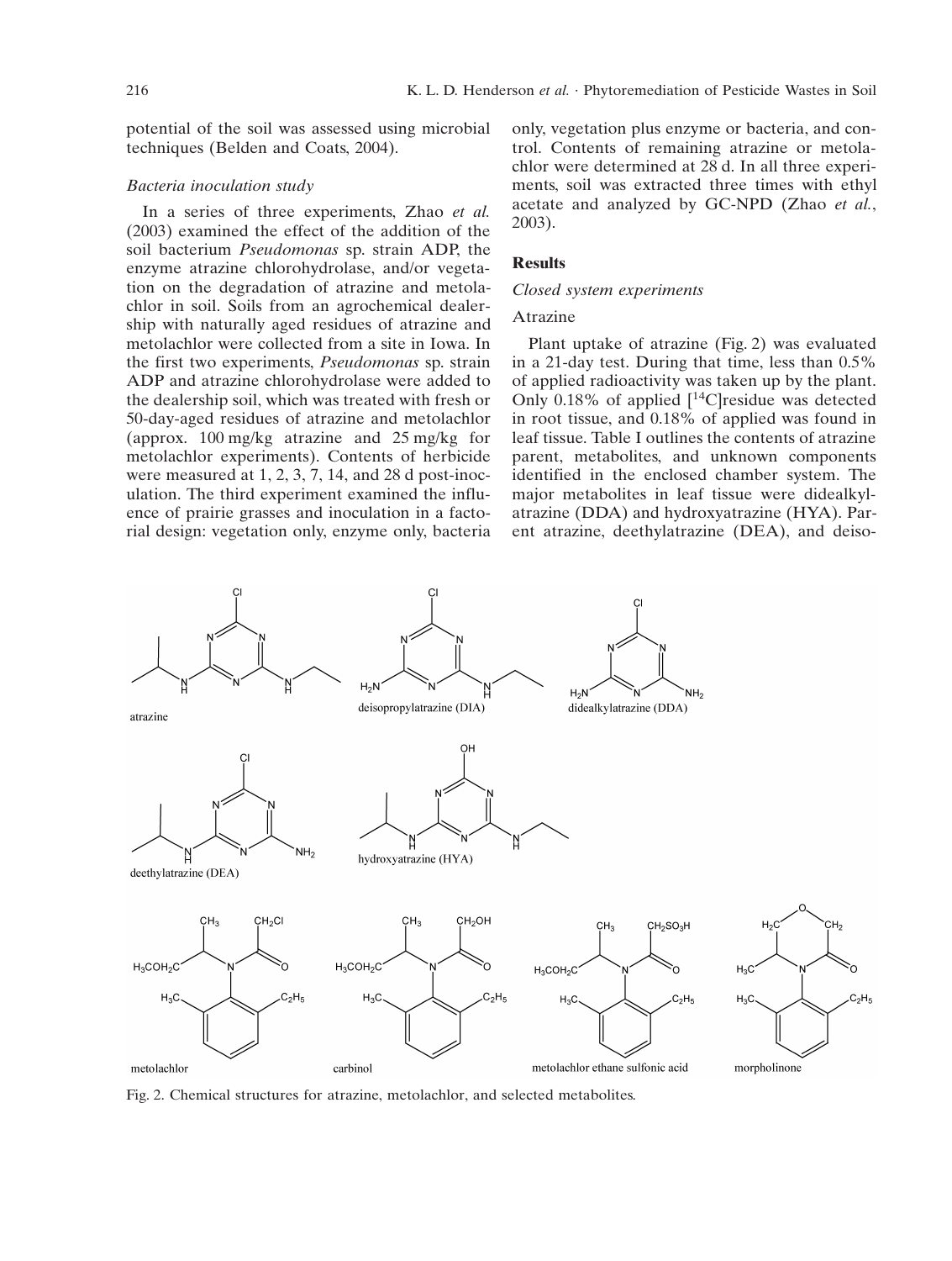K. L. D. Henderson *et al.* · Phytoremediation of Pesticide Wastes in Soil 217

|                                       | Vegetated soil | $Content*$<br>Control soil | Leaf tissue | Root tissue |
|---------------------------------------|----------------|----------------------------|-------------|-------------|
| Extracted with<br>methanol            | 7.4(0.4)       | 7.4(1.3)                   | 220(34)     | 43(3.8)     |
| Atrazine                              | 4.5(0.8)       | 3.5(0.5)                   | 32(11)      | 15(4.3)     |
| <b>DEA</b>                            | 0.8(0.2)       | 1.3(0.5)                   | 21(7.8)     | 3.9(1.1)    |
| <b>DIA</b>                            | 0.2(0.05)      | 0.3(0.1)                   | 26(5.6)     | 1.3(0.8)    |
| <b>DDA</b>                            | 1.1(0.2)       | 1.1(0.2)                   | 56 (5.3)    | 10(1.8)     |
| <b>HYA</b>                            | 0.3(0.1)       | 0.6(0.1)                   | 66 (9.0)    | 12.1(2.1)   |
| Unknowns                              | 0.5(0.1)       | 0.5(0.1)                   | 20(15)      | 0.7(0.6)    |
| Extracted with 95:5<br>water/methanol | 0.9(0.1)       | 0.8(0.3)                   | 32.4(4.1)   | 7.3(0.7)    |
| Retrieved with<br>combustion          | 10.1(0.7)      | 9.6(1.6)                   | 65.6(6.5)   | 14(2.1)     |
| Total                                 | 18.4(0.7)      | 17.9(1.4)                  | 319 (41)    | 65 (6.4)    |

Table I. Contents of atrazine and metabolites (as atrazine equivalents) in soil and plant tissues. Standard errors are shown in parenthesis.

\* mg/kg equivalents based on specific activity  $=$  $1.89 \times 10^4$  Bq/mg atrazine applied, and dry wt. of soil and plant material.

propylatrazine (DIA) were less prominent in the leaf extract. Total  $[$ <sup>14</sup>C $]$ residue detected in leaf tissue was found to be approx. 319 mg/kg dry wt. in the grasses; leaf tissues contained higher total contents of  $[14C]$ residue than roots. Leaf tissue contained significantly higher contents of the more polar metabolites, including DIA, DDA, and HYA, compared to root tissue. In root tissue,  $[14C]$ atrazine was the dominant compound, followed by metabolites DDA and HYA; DEA and DIA were less prominent. Parent atrazine was detected at approx. 15 mg/kg dry wt. in root tissue, and at 32 mg/kg dry wt. in leaf tissue. The difference between leaf and root tissue contents of DIA, DDA, and HYA is likely due to the fact that DIA, DDA, and HYA are more mobile, and may be more readily taken up into the plant. It is also possible that leaves do more biotransformation of atrazine to the more polar metabolites than roots do, thus explaining the higher contents of polar compounds in leaf tissue. In studies using plant cell suspensions of carrot, corn cockle, foxglove, jimsonweed, soybean, and wheat, only soybean cells had the ability to perform the *N*-dealkylations to form DDA (Schmidt *et al.*, 1997). Based on the presence of DDA in our results, the prairie grasses may have unique transformation potential. Hydroponic studies are in progress to help delineate transformation potential of the plants.

Contents of parent atrazine and metabolites in the grasses were different than those described in other model plant systems, which may indicate different metabolism and/or uptake of atrazine or metabolites by the grasses used in this study. Raveton *et al.* (1997) found HYA was the dominant compound in both roots and shoots (51.5%

and 73% of applied, respectively); DEA, DIA, and DDA were all present at  $< 1\%$  of applied in corn roots and shoots. Other hydroxy-metabolites were more prevalent; this could be due to the hydroponic nature of their study.

### Metolachlor

Phytodegradation of metolachlor (Fig. 2) was evaluated in a 97-day test. Over 7% of applied radioactivity was taken up by the grasses during that time; plant uptake appeared to be the major contributing factor to phytoremediation of metolachlor in the soil during the study. The amount of metolachlor detected in leaf tissue was significantly less than in root tissue. Leaf tissue also contained less of the carbinol metabolite, but more of the ethane sulfonic acid (ESA) (Fig. 3); this is not surprising, considering the relative polarities of the compounds. It has been shown that higher plants, such as corn, soybeans, and sorghum, have developed tolerance for some herbicides through utilization of a glutathione conjugation detoxification pathway (Al-Khatib *et al.*, 2002). It is possible that these grasses contain similar detoxification pathways; leaf tissue in these grasses may contain more biochemical transformation capability than root tissue, thus explaining the higher amount of the ESA metabolite in leaves than roots. Metolachlor ESA was the major metabolite identified in the soil of both control and grassed systems, suggesting the possibility of transformation of metolachlor by other organisms in the rhizosphere. Further studies are underway to determine the potential for the grasses to perform the metabolism to the ESA.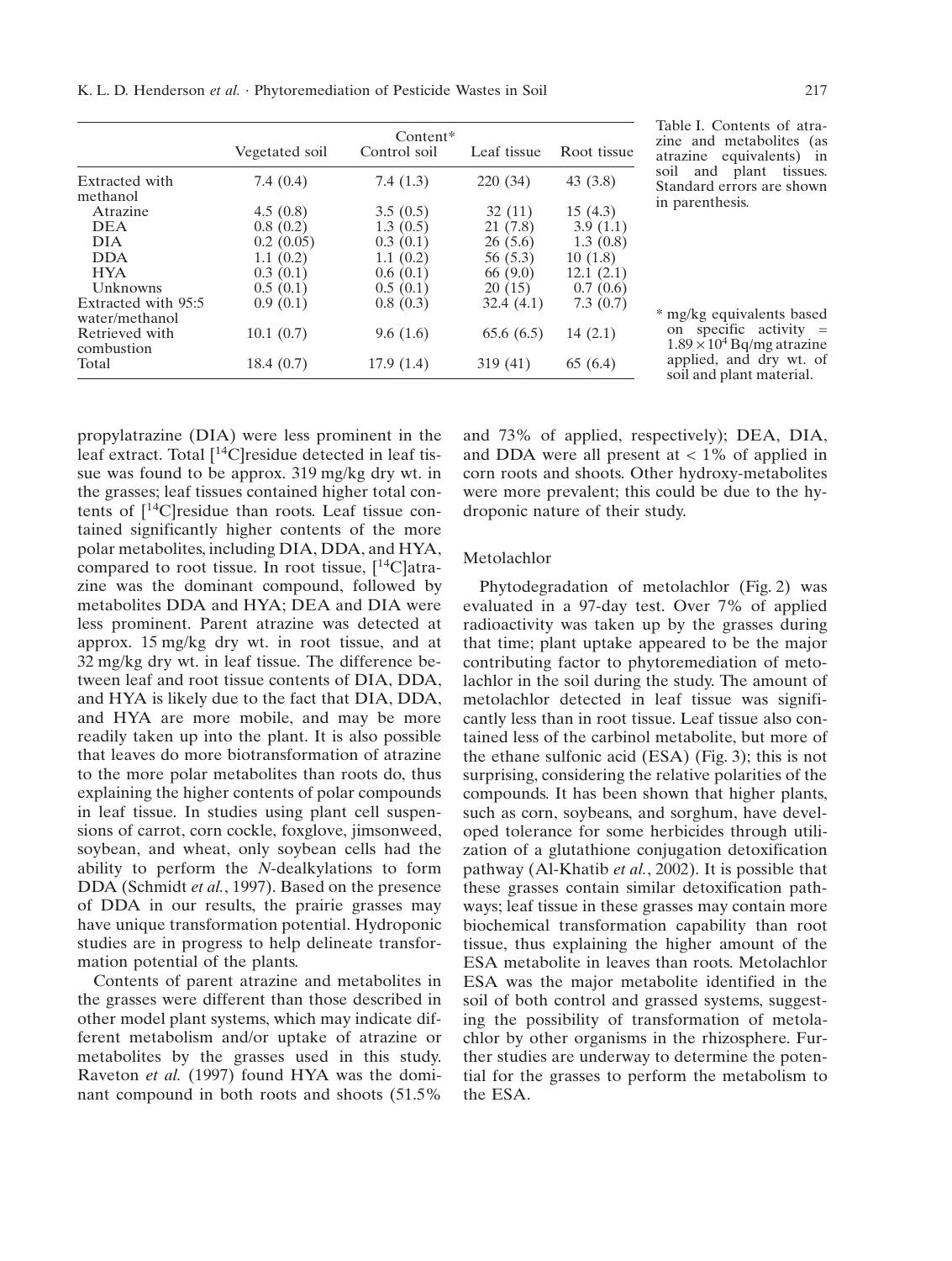

Fig. 3. Distribution of radioactivity in leaf (top) and root (bottom) tissues, including parent metolachlor, selected metabolites, and unidentified components, as percent of total 14C residue in leaf or root.

#### Pendimethalin

Pendimethalin dissipation was greater in vegetated systems than in unvegetated controls; 44.2% of applied radioactivity remained as parent pendimethalin in controls at the end of the 106-day study, whereas 37.0% remained as pendimethalin in vegetated systems  $(t = 4.30; p = 0.023)$ . 7–9% of applied radioactivity was mineralized to  $[^{14}C]CO<sub>2</sub>$ , which is similar to the previously reported values of 3–5% in lysimeter studies (Schroll *et al.*, 1999) and  $16-24\%$  in composted soils (Barriuso *et al.*, 1997). Plant uptake accounted for 3.1% of total radioactivity, with 60% of that amount remaining in the roots. More parent pendimethalin was present in root tissue than in leaf tissue, and the majority of the metabolites detected were of low mobility (Table II). Other studies have reported greater degradation of pendimethalin (Belden *et al.*, 2004a); the lesser degree of degradation in this study could be due to shorter growing periods for the grasses, or limited space availability for grass development from the enclosed chamber system used.

In addition to these mass balance systems, other researchers have reported uptake and conjugation of other contaminants and their metabolites, including sequestration of the compounds within plant tissues. Bhadra *et al.* (1999) reported reductive and oxidative metabolism of TNT in an aquatic plant species, as well as accumulation of the compound throughout the plant. In studies with the explosives 1,3,5-trinitro-1,3,5-triazine (RDX) and octahydro-1,3,5,7-tetranitro-1,3,5,7 tetrazocine (HMX), Bhadra *et al.* (2001) found uptake, metabolism, and sequestration of RDX, with a small fraction  $(< 10\%)$  of RDX being "bound" in plant tissue after 65 d. For HMX, differences in the ability of aquatic plant species to remove HMX were seen. These findings illustrate the need

Table II. Distribution of 14C-pendimethalin and transformation products in pretest soil as compared to the distribution in test chambers with and without vegetation treatments. Values are based on percent of applied radioactivity. Standard errors are shown in parenthesis.

|                         | Pretest <sup>a</sup> | Percent of applied<br>Unvegetated | Vegetated  |
|-------------------------|----------------------|-----------------------------------|------------|
| Soil                    | 100                  | 75.6(2.1)                         | 78.0 (1.6) |
| Pendimethalin           | 40.0(1.0)            | 14.7(0.7)                         | 12.9(0.8)  |
| Extractable metabolites | 14.6 $(0.3)$         | 9.8(0.4)                          | 10.1(0.7)  |
| Bound <sup>b</sup>      | 45.4(1.0)            | 51.1 (1.3)                        | 55.0 (0.5) |
| Plant tissue            |                      |                                   | 2.7(0.1)   |
| Mineralized             |                      | 7.4(0.5)                          | 6.3(0.3)   |
| Volatile organic        |                      | 0.39(0.05)                        | 0.25(0.03) |
| Mass balance            | 100                  | 83.4 (2.3)                        | 87.3 (1.8) |

<sup>a</sup> Pretest refers to the status of radioactive residues in the soil after the 160-day aging period and before the addition of the phytoremediation treatment.

<sup>b</sup> Bound refers to residual radioactivity after extractions, as determined by combustion.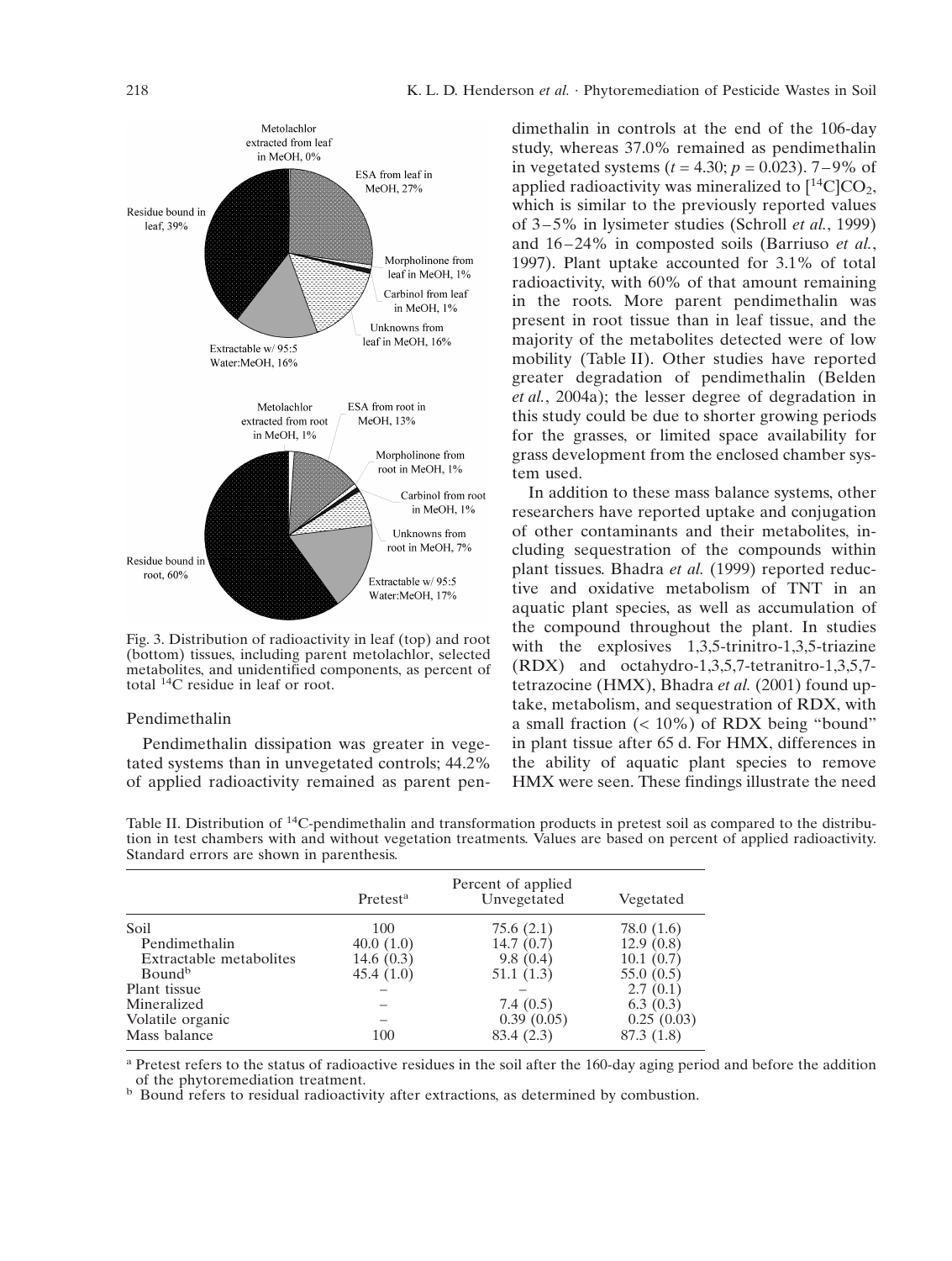for further research on absorption and metabolism of different compounds in different plant species.

#### *Soil column study*

Belden *et al.* (2004a) found that vegetation was important for the degradation of metolachlor and pendimethalin; the grasses also decreased mobility of metolachlor in the soil columns. In vegetated columns, metolachlor residues were 78% lower than metolachlor levels in unvegetated control columns. Additionally, less metolachlor was found in leachate from columns receiving the phytoremediation treatment than those without, and metolachlor was less mobile through the soil of vegetated columns than control columns. Vegetated columns also contained 39% less pendimethalin than control columns at the end of the study. For both metolachlor and pendimethalin, much more degradation had occurred by 250 d compared to the 160-day time point. Atrazine and alachlor degraded rapidly in the soils, regardless of treatment.

Vegetation significantly decreased the toxicity of the herbicide residues to lettuce. At the 160 day time point, soil from columns receiving the phytoremediation treatment had less inhibition of lettuce seedling growth than the control soils. Additionally, leachate from vegetated columns was significantly less toxic to algae than leachate from unvegetated columns. This study found that aged pesticide residues were substantially degraded and stabilized by the addition of prairie grasses as a remediation technique. Additionally, toxicity and bioavailability of the pesticides were reduced in the vegetated columns; it is important to examine toxicity and bioavailability when evaluating the success of a remediation strategy. In this case, phytoremediation using prairie grasses was important for reducing the impact of the pesticide residues in soil columns (Belden *et al.*, 2004a).

### *Grass species evaluation*

Belden and Coats (2004) found that presence of grasses significantly increased infiltration rate of the runoff water, but decreased the volume of leachate collected compared to unvegetated columns. The mixture of prairie grasses allowed less leachate than fescue. In addition to increasing infiltration rate, vegetated columns held the amount of herbicide leached to the same or lower amounts compared to unvegetated columns. During the final two rain events, which had no additional herbicide added, all grasses were better than unvegetated control columns when comparing amount of atrazine and metolachlor in the leachate. More specifically, mixed prairie grasses were significantly better than the rest of the grass types, by reducing the amount of atrazine and metolachlor leaching by 43 and 44%, respectively.

Soil from columns with mixed prairie grasses and with brome had greater atrazine mineralization capacities than all other treatments. Additionally, bound metolachlor residues were higher in soil from these two treatments, potentially indicating greater formation of metabolites.

### *Bacteria inoculation study*

Zhao *et al.* (2003) found that addition of the enzyme atrazine chlorohydrolase significantly lowered fresh and aged atrazine levels in soil. The enzyme atrazine chlorohydrolase transforms parent atrazine to the hydroxyatrazine metabolite, which in turn may be more readily degradable by other mechanisms. Inoculation of the pesticide-treated soil with *Pseudomonas* sp. strain ADP also significantly lowered aged and fresh atrazine contents. There was no difference found when comparing atrazine degradation ability of the enzyme with that of the bacteria. Both degradations were rapid; the estimated half-lives were all less than or equal to 7 d for aged and fresh residues. However, for both experiments, atrazine was more persistent in the aged residues compared to freshly applied residues. Aging of the residues affected the bioavailability, and therefore the ability of the enzyme or bacteria to degrade atrazine; atrazine may adsorb to soil rapidly, thus decreasing bioavailability.

In a separate experiment, vegetation was added to determine the effect on degradation with and without enzyme or bacteria inoculation. Addition of prairie grass as vegetation significantly decreased levels of metolachlor in the 28-day study, and significant interaction was seen in the treatment that included vegetation and enzyme, although the enzyme alone had no effect on metolachlor degradation. Addition of vegetation did not significantly reduce atrazine contents in soil in the 28-day study. Other work has shown it takes longer than 28 d to degrade atrazine with the use of vegetation; significant atrazine degradation was seen in a 71-day study with prairie grasses (Zhao *et al.*, 2005). *Pseudomonas* sp. strain ADP is believed to mineralize atrazine as a nitrogen source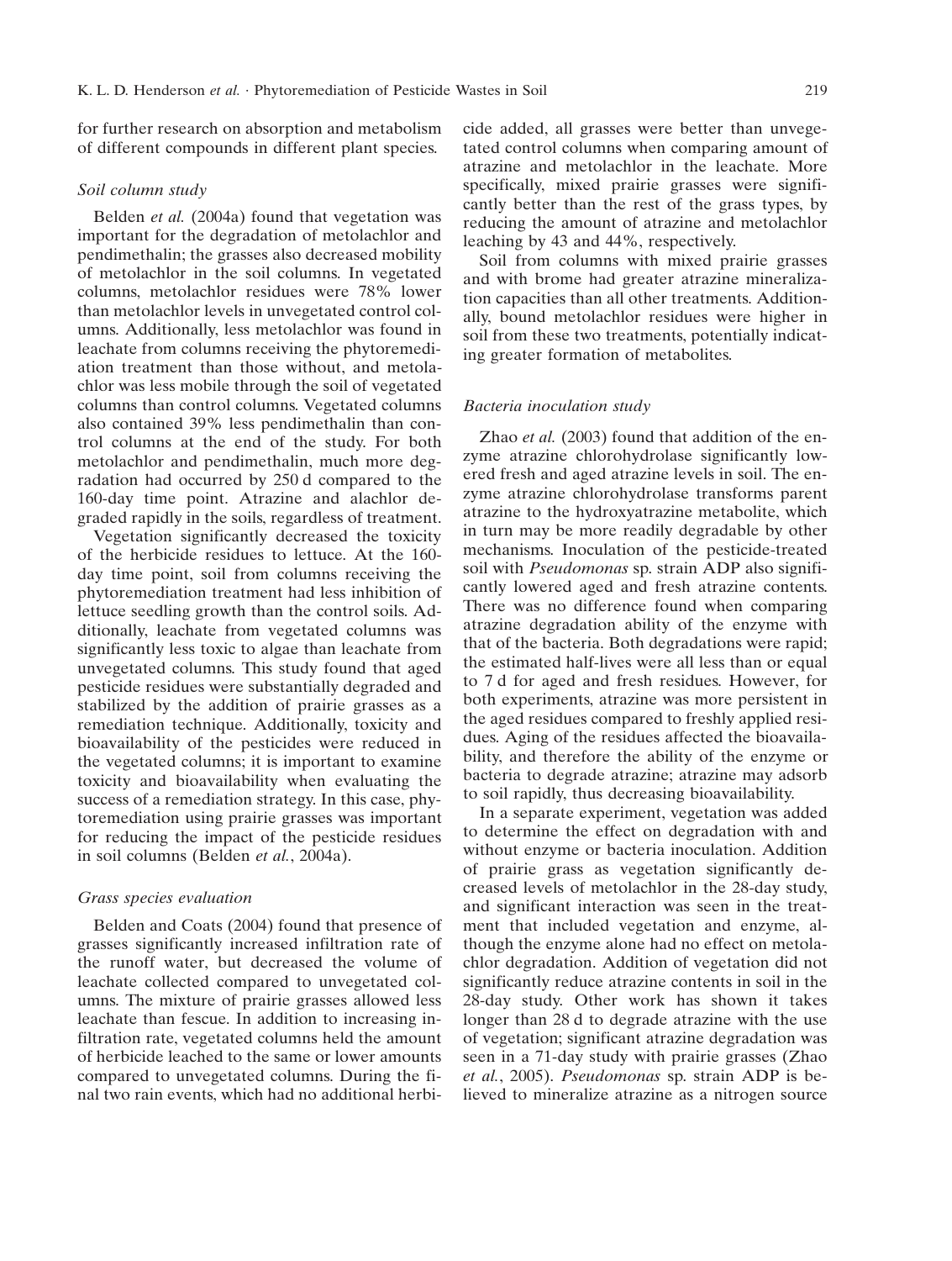when sufficient carbon is available in the soil (Mandelbaum *et al.*, 1995; Shapir and Mandelbaum, 1997). Addition of vegetation may help stimulate the remediation process if root exudates provide a carbon source.

Prairie grasses are capable of absorbing pesticide residues and incorporating the residues into their tissue. Such plant uptake may be an important mechanism for remediation of pesticide wastes in soil. Metabolites of atrazine, metolachlor, and pendimethalin were detected in the grasses, as well as in the rhizospheric soil, which indicates the important biotransformation capability of the grasses and/or microorganisms in the rhizosphere, which is also a crucial mechanism in bioremediation strategies. The compilation of all of these studies highlights the complexity of interac-

tions among organisms in a phytoremediation system. Additional studies are needed to investigate the interactions among rhizospheric bacteria, both native and introduced, and the plants providing the rhizosphere, and subsequently how such interactions affect remediation of pesticide wastes.

## *Acknowledgement*

The authors would like to thank Tomas Komives and Gabor Gullner for organizing the OECD Phytoremediation Workshop. We would also like to thank Ellen Arthur, Todd Phillips, and Bryan Clark for their assistance. Funding for the studies presented here was provided by the Center for Health Effects of Environmental Contamination, Iowa City, IA, USA.

- Al-Khatib K., Unland J.-B., Olson B.-L.-S., and Graham Bhadra R., Spanggord R.-J., Wayment D.-G., Hughes
- Anderson T.-A., Guthrie E.-A., and Walton B.-T. (1993), toremediation systems of *Myriophyla*<br>Bioremediation in the rhizosphere. Environ. Sci. Environ. Sci. Technol. 33, 3354–3361. Bioremediation in the rhizosphere. Environ. Sci. Technol. **27**, 2630–2636.
- Arthur E.-L. and Coats J.-R. (1998), Phytoremediation.<br>In: Pesticide Remediation in Soils and Water (Kearney K. and Roberts T.-P., eds.). John Wiley & Sons, Washington, DC, pp. 251–281.
- Arthur E.-L., Rice P.-J., Rice P.-J., Anderson T.-A., and Coats J.-R. (1998), Mobility and degradation of pesticides and their degradates in intact soil columns. In:<br>The Lysimeter Concept: Environmental Behavior of Pesticides (Führ F., Hance R.-J., Plimmer J.-R., and clean the soil. J. Soil Water Conserv. **51**, 184–187.<br>Nelson J.-O., eds.). American Chemical Society, Wash- Gannon E. (1992), Environmental Clean-up of Fertilizer Nelson J.-O., eds.). American Chemical Society, Wash-<br>ington, DC, pp. 88-114.
- Baluch H.-U., Somasundaram L., Kanwar R.-S., and ies. Iowa Natural Coats J.-R. (1993), Fate of major degradation products IA, USA, p. 201. Coats J.-R. (1993), Fate of major degradation products of atrazine in Iowa soils. J. Environ. Sci. Health 28b,
- Barriuso E., Houot S., and Serra-Wittling C. (1997), In-
- Belden J.-B. and Coats J.-R. (2004), Effect of grasses on GW\_2001\_Text.html movement, and degradation. Environ. Toxicol. Chem.<br>**23**, 2251–2258.
- Belden J.-B., Phillips T.-A., and Coats J.-R. (2004a), Effect of prairie grass on the dissipation, movement, and fect of prairie grass on the dissipation, movement, and Martin J.-D., Crawford C.-G., and Larson S.-J. (2003), bioavailability of selected herbicides in prepared soil Pesticides in streams: summary statistics; Preliminary
- Belden J.-B., Clark B.-W., Phillips T.-A., Henderson Assessment Program K.-L., Arthur E.-L., and Coats J.-R. (2004b), Detoxifi- Geological Survey. cation of pesticide residues in soil using phytoremedi-<br>ation. In: Pesticide Decontamination and Detoxifica-DC, pp.  $155-167.$  214.
- D.-W. (2002), Alachlor and metolachlor transforma-<br>
L-B., and Shanks J.-V. (1999), Characterization of oxi-<br>
tion pattern in corn and soil. Weed Sci. 50, 581–586. dation in products of TNT metabolism in aquatic phydation in products of TNT metabolism in aquatic phy-<br>toremediation systems of *Myriophyllum aquaticum*.
	- Bhadra R., Wayment D.-G., Williams R.-K., Barman S.-N., Stone M.-B., Hughes J.-B., and Shanks J.-V.  $(2001)$ , Studies on plant-mediated fate of the explosives RDX and HMX. Chemosphere **44**,  $1259-1264$ .
	- Briggs G.-G., Bromilow R.-H., and Evans A.-A. (1982), Relationships between lipophilicity and root uptake and translocation of non-ionised chemicals by barley.<br>Pestic. Sci. 13, 495–504.
	- Comis D. (1996), Green remediation: using plants to clean the soil. J. Soil Water Conserv. 51, 184–187.
	- and Agrichemical Dealer Sites 28 Iowa Case Stud-<br>ies. Iowa Natural Heritage Foundation, Des Moines,
- of atrazine in Iowa soils. J. Environ. Sci. Health **28b**, Kolpin D.-W. and Martin J.-D. (2003), Pesticides in ground water: summary statistics. Preliminary results<br>from Cycle I of the National Water Ouality Assessfluence of compost addition to soil on the behaviour ment Program (NAWQA), 1992–2001. U.S. Geologi-<br>of herbicides. Pestic. Sci. 49, 65–75. <br>cal Survey. http://ca.water.usgs.gov/pnsp/pestgw/Pestcal Survey. http://ca.water.usgs.gov/pnsp/pestgw/Pest-
- herbicide fate in the soil column: infiltration of runoff, Mandelbaum R.-T., Allan D.-L., and Wackett L.-P. movement, and degradation. Environ. Toxicol. Chem. (1995), Isolation and characterization of a *Pseudomonas* sp. that mineralizes the s-triazine herbicide atra-<br>zine. Appl. Environ. Microbiol. **61**, 1451–1457.
- bioavailability of selected herbicides in prepared soil Pesticides in streams: summary statistics; Preliminary columns. Environ. Toxicol. Chem. 23. 125–132. The results from Cycle I of the National Water Ouality results from Cycle I of the National Water Quality<br>Assessment Program (NAWQA), 1992–2001. U.S. K.-L., Arthur E.-L., and Coats J.-R. (2004b), Detoxifi-<br>
cation of pesticide residues in soil using phytoremedi-<br>
pestsw/Pest-SW\_2001\_Text.html
- ation. In: Pesticide Decontamination and Detoxifica- McGrath S.-P., Zhao F.-J., and Lombi E. (2001), Plant tion (Gan J.-J., Zhu P.-C., Aust S.-D., and Lemley and rhizosphere processes involved in phytoremediaand rhizosphere processes involved in phytoremedia-A.-T., eds.). American Chemical Society, Washington, tion of metal-contaminated soils. Plant Soil 232, 207–